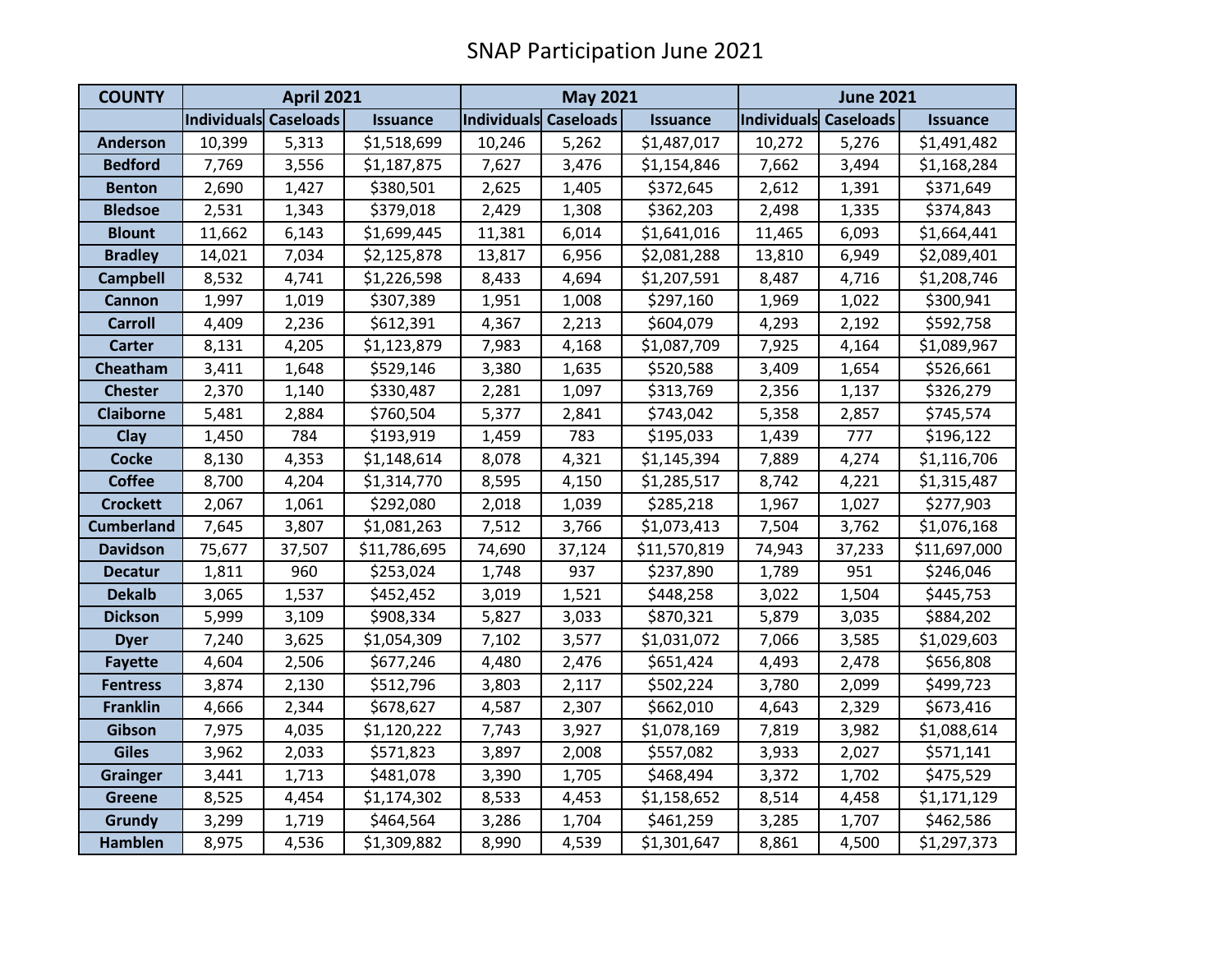|                   | <b>April 2021</b>            |        |                 |                       | <b>May 2021</b> |                 |        | <b>June 2021</b>      |                 |  |
|-------------------|------------------------------|--------|-----------------|-----------------------|-----------------|-----------------|--------|-----------------------|-----------------|--|
| <b>COUNTY</b>     | <b>Individuals Caseloads</b> |        | <b>Issuance</b> | Individuals Caseloads |                 | <b>Issuance</b> |        | Individuals Caseloads | <b>Issuance</b> |  |
| <b>Hamilton</b>   | 42,852                       | 22,229 | \$6,618,397     | 42,538                | 22,110          | \$6,534,512     | 42,648 | 22,180                | \$6,609,322     |  |
| <b>Hancock</b>    | 2,031                        | 1,100  | \$286,697       | 2,011                 | 1,086           | \$282,074       | 2,014  | 1,081                 | \$283,208       |  |
| <b>Hardeman</b>   | 4,617                        | 2,468  | \$659,863       | 4,552                 | 2,414           | \$645,902       | 4,561  | 2,451                 | \$663,794       |  |
| <b>Hardin</b>     | 4,690                        | 2,502  | \$648,999       | 4,679                 | 2,484           | \$644,968       | 4,724  | 2,522                 | \$661,753       |  |
| <b>Hawkins</b>    | 8,945                        | 4,396  | \$1,271,904     | 8,709                 | 4,294           | \$1,226,359     | 8,560  | 4,240                 | \$1,211,434     |  |
| Haywood           | 3,970                        | 2,153  | \$557,862       | 3,980                 | 2,156           | \$558,867       | 4,015  | 2,171                 | \$569,587       |  |
| Henderson         | 4,568                        | 2,301  | \$640,262       | 4,409                 | 2,250           | \$610,381       | 4,451  | 2,280                 | \$620,841       |  |
| <b>Henry</b>      | 5,270                        | 2,646  | \$756,214       | 5,213                 | 2,619           | \$749,524       | 5,210  | 2,620                 | \$754,142       |  |
| <b>Hickman</b>    | 3,569                        | 1,818  | \$514,809       | 3,561                 | 1,811           | \$515,761       | 3,510  | 1,803                 | \$510,451       |  |
| <b>Houston</b>    | 1,265                        | 611    | \$179,516       | 1,212                 | 584             | \$167,352       | 1,244  | 592                   | \$175,710       |  |
| <b>Humphreys</b>  | 2,332                        | 1,172  | \$348,592       | 2,345                 | 1,175           | \$349,399       | 2,413  | 1,199                 | \$358,072       |  |
| Jackson           | 1,969                        | 1,048  | \$278,024       | 1,926                 | 1,036           | \$267,110       | 1,938  | 1,034                 | \$271,210       |  |
| <b>Jefferson</b>  | 6,577                        | 3,299  | \$932,780       | 6,550                 | 3,287           | \$926,550       | 6,428  | 3,238                 | \$912,618       |  |
| Johnson           | 3,069                        | 1,658  | \$407,546       | 3,012                 | 1,627           | \$394,689       | 3,021  | 1,645                 | \$399,026       |  |
| <b>Knox</b>       | 46,656                       | 24,727 | \$7,016,166     | 45,942                | 24,432          | \$6,860,053     | 46,010 | 24,443                | \$6,897,298     |  |
| Lake              | 1,663                        | 938    | \$242,235       | 1,663                 | 936             | \$237,307       | 1,657  | 927                   | \$240,075       |  |
| Lauderdale        | 5,437                        | 2,846  | \$803,925       | 5,327                 | 2,796           | \$788,267       | 5,275  | 2,788                 | \$785,301       |  |
| Lawrence          | 5,911                        | 2,934  | \$829,257       | 5,777                 | 2,887           | \$799,129       | 5,782  | 2,877                 | \$816,017       |  |
| Lewis             | 1,805                        | 929    | \$250,044       | 1,777                 | 921             | \$244,268       | 1,784  | 929                   | \$246,848       |  |
| Lincoln           | 4,729                        | 2,244  | \$676,752       | 4,654                 | 2,231           | \$668,788       | 4,686  | 2,245                 | \$679,600       |  |
| Loudon            | 4,384                        | 2,178  | \$631,519       | 4,347                 | 2,160           | \$619,022       | 4,313  | 2,162                 | \$620,286       |  |
| <b>Macon</b>      | 4,449                        | 2,158  | \$649,911       | 4,418                 | 2,137           | \$642,196       | 4,465  | 2,175                 | \$658,677       |  |
| <b>Madison</b>    | 16,024                       | 8,069  | \$2,360,396     | 15,877                | 7,991           | \$2,321,481     | 15,905 | 8,022                 | \$2,355,331     |  |
| <b>Marion</b>     | 4,640                        | 2,317  | \$703,829       | 4,657                 | 2,333           | \$700,957       | 4,716  | 2,369                 | \$723,460       |  |
| <b>Marshall</b>   | 3,744                        | 1,802  | \$545,756       | 3,691                 | 1,785           | \$531,338       | 3,682  | 1,783                 | \$533,763       |  |
| <b>Maury</b>      | 9,682                        | 4,826  | \$1,491,415     | 9,456                 | 4,716           | \$1,444,085     | 9,515  | 4,756                 | \$1,462,394     |  |
| <b>Meigs</b>      | 2,173                        | 1,161  | \$330,724       | 2,155                 | 1,138           | \$322,441       | 2,198  | 1,169                 | \$329,789       |  |
| <b>Monroe</b>     | 6,765                        | 3,467  | \$974,325       | 6,726                 | 3,442           | \$965,732       | 6,793  | 3,465                 | \$982,727       |  |
| <b>Montgomery</b> | 23,792                       | 10,741 | \$3,662,863     | 23,536                | 10,655          | \$3,615,455     | 23,553 | 10,690                | \$3,642,686     |  |
| <b>Moore</b>      | 470                          | 231    | \$64,382        | 491                   | 235             | \$68,843        | 491    | 237                   | \$68,803        |  |
| <b>Morgan</b>     | 3,240                        | 1,619  | \$442,580       | 3,218                 | 1,620           | \$436,884       | 3,125  | 1,581                 | \$422,958       |  |
| <b>McMinn</b>     | 7,986                        | 3,979  | \$1,183,157     | 7,800                 | 3,906           | \$1,147,473     | 7,840  | 3,955                 | \$1,157,837     |  |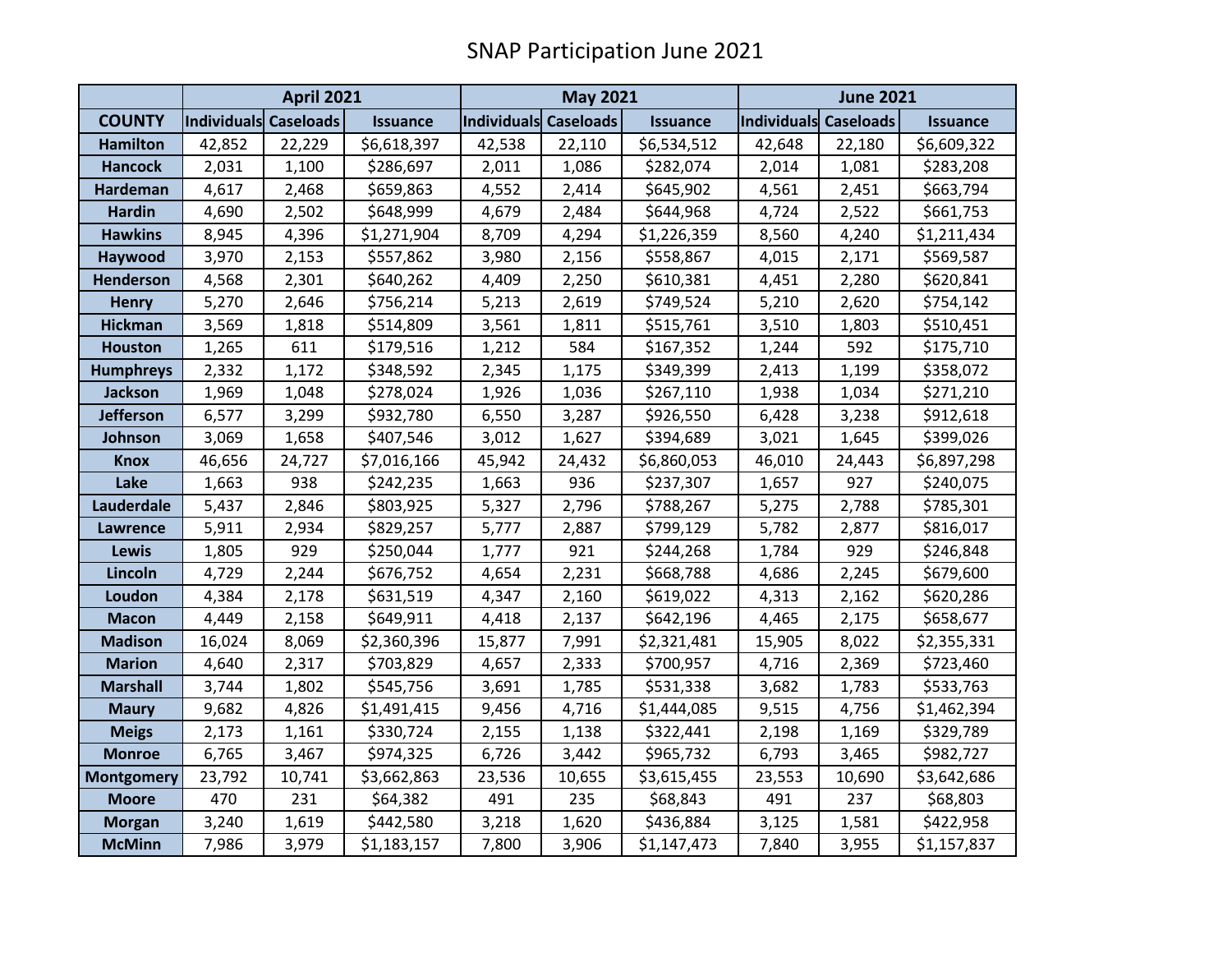| <b>COUNTY</b>     | <b>April 2021</b>     |         |                 | <b>May 2021</b>       |         |                 | <b>June 2021</b>      |         |                 |
|-------------------|-----------------------|---------|-----------------|-----------------------|---------|-----------------|-----------------------|---------|-----------------|
|                   | Individuals Caseloads |         | <b>Issuance</b> | Individuals Caseloads |         | <b>Issuance</b> | Individuals Caseloads |         | <b>Issuance</b> |
| <b>McNairy</b>    | 4,057                 | 2,213   | \$553,645       | 3,948                 | 2,180   | \$534,093       | 3,988                 | 2,182   | \$541,216       |
| <b>Obion</b>      | 4,805                 | 2,463   | \$693,248       | 4,703                 | 2,426   | \$678,367       | 4,761                 | 2,476   | \$695,313       |
| <b>Overton</b>    | 3,859                 | 1,517   | \$390,542       | 2,826                 | 1,496   | \$379,006       | 2,824                 | 1,498   | \$382,592       |
| <b>Perry</b>      | 1,284                 | 657     | \$178,306       | 1,255                 | 647     | \$168,819       | 1,340                 | 677     | \$184,835       |
| <b>Pickett</b>    | 764                   | 424     | \$97,535        | 735                   | 414     | \$92,306        | 725                   | 410     | \$90,712        |
| <b>Polk</b>       | 2,437                 | 1,235   | \$347,601       | 2,380                 | 1,228   | \$339,574       | 2,358                 | 1,219   | \$334,844       |
| Putnam            | 9,679                 | 4,955   | \$1,423,568     | 9,576                 | 4,938   | \$1,405,259     | 9,710                 | 5,011   | \$1,431,080     |
| Rhea              | 5,608                 | 2,869   | \$832,349       | 5,555                 | 2,851   | \$819,687       | 5,558                 | 2,836   | \$820,343       |
| Roane             | 6,935                 | 3,579   | \$1,015,003     | 6,956                 | 3,569   | \$1,014,179     | 6,951                 | 3,564   | \$1,017,576     |
| Robertson         | 7,295                 | 3,481   | \$1,128,254     | 7,221                 | 3,472   | \$1,111,420     | 7,227                 | 3,470   | \$1,119,287     |
| <b>Rutherford</b> | 25,736                | 11,598  | \$3,993,409     | 25,536                | 11,475  | \$3,928,626     | 25,776                | 11,590  | \$3,995,044     |
| <b>Scott</b>      | 5,778                 | 2,960   | \$806,020       | 5,655                 | 2,906   | \$788,095       | 5,690                 | 2,913   | \$794,430       |
| Sequatchie        | 2,786                 | 1,429   | \$417,078       | 2,755                 | 1,409   | \$410,687       | 2,747                 | 1,414   | \$410,920       |
| <b>Sevier</b>     | 9,546                 | 4,732   | \$1,363,170     | 9,301                 | 4,618   | \$1,323,588     | 9,182                 | 4,591   | \$1,300,105     |
| <b>Shelby</b>     | 190,858               | 93,186  | \$30,273,695    | 188,022               | 92,004  | \$29,733,133    | 187,209               | 91,663  | \$29,692,710    |
| <b>Smith</b>      | 2,377                 | 1,201   | \$355,153       | 2,334                 | 1,192   | \$343,954       | 2,374                 | 1,198   | \$351,570       |
| <b>Stewart</b>    | 1,585                 | 745     | \$228,573       | 1,564                 | 741     | \$223,783       | 1,573                 | 740     | \$228,781       |
| <b>Sullivan</b>   | 21,242                | 10,977  | \$3,067,039     | 20,863                | 10,824  | \$2,984,461     | 21,100                | 10,948  | \$3,040,045     |
| <b>Sumner</b>     | 14,913                | 6,989   | \$2,292,888     | 14,753                | 6,907   | \$2,238,574     | 14,759                | 6,936   | \$2,245,017     |
| <b>Tipton</b>     | 8,095                 | 4,017   | \$1,227,927     | 8,060                 | 3,965   | \$1,208,774     | 8,094                 | 3,993   | \$1,224,903     |
| <b>Trousdale</b>  | 1,247                 | 623     | \$188,749       | 1,212                 | 607     | \$181,940       | 1,237                 | 618     | \$187,865       |
| <b>Unicoi</b>     | 2,475                 | 1,349   | \$341,705       | 2,449                 | 1,332   | \$332,931       | 2,403                 | 1,326   | \$331,216       |
| <b>Union</b>      | 3,508                 | 1,738   | \$489,414       | 3,489                 | 1,738   | \$489,911       | 3,479                 | 1,745   | \$486,173       |
| <b>Van Buren</b>  | 896                   | 446     | \$119,369       | 864                   | 435     | \$113,334       | 884                   | 444     | \$118,145       |
| <b>Warren</b>     | 7,094                 | 3,535   | \$1,043,230     | 6,939                 | 3,485   | \$1,005,444     | 6,975                 | 3,491   | \$1,018,279     |
| Washington        | 14,149                | 7,658   | \$2,102,671     | 14,016                | 7,599   | \$2,071,321     | 13,934                | 7,567   | \$2,060,419     |
| Wayne             | 2,106                 | 1,126   | \$288,109       | 2,069                 | 1,111   | \$275,978       | 2,042                 | 1,108   | \$274,004       |
| <b>Weakley</b>    | 4,555                 | 2,332   | \$636,664       | 4,477                 | 2,294   | \$624,048       | 4,444                 | 2,286   | \$627,940       |
| White             | 4,198                 | 2,122   | \$590,129       | 4,163                 | 2,101   | \$581,419       | 4,174                 | 2,109   | \$586,002       |
| <b>Williamson</b> | 4,134                 | 1,957   | \$624,586       | 4,041                 | 1,939   | \$609,642       | 4,050                 | 1,945   | \$611,303       |
| <b>Wilson</b>     | 9,477                 | 4,574   | \$1,484,528     | 9,162                 | 4,469   | \$1,418,718     | 9,249                 | 4,495   | \$1,436,355     |
| <b>Total</b>      | 887,260               | 444,360 | \$133,212,668   | 873,742               | 439,190 | \$130,575,087   | 874,400               | 440,023 | \$131,396,377   |